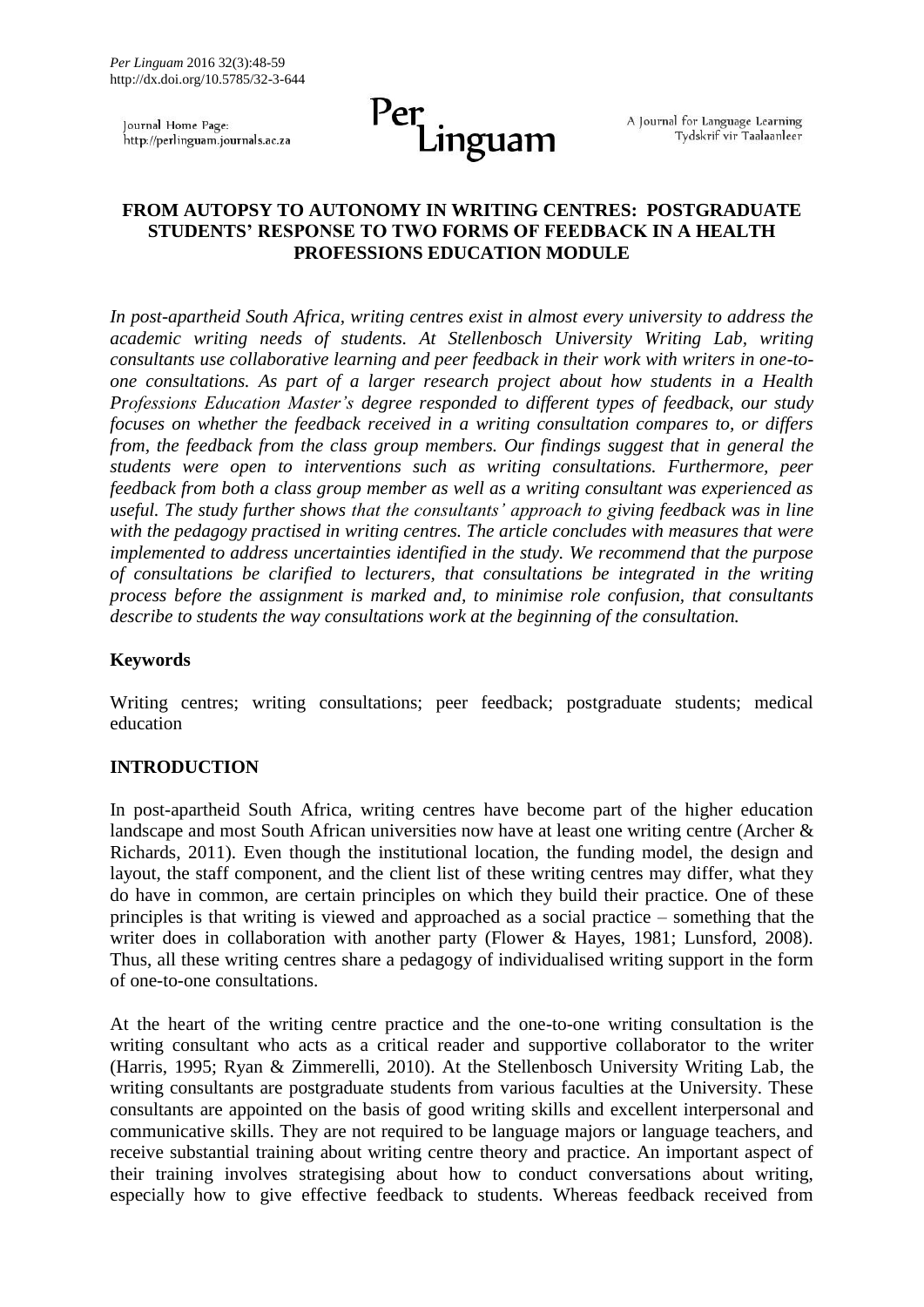lecturers on written assignments tends to be directive, the feedback aimed at in writing centres is facilitative, formative and aims to empower students to develop their academic voices to become autonomous writers (Nichols, 2011a). This type of feedback has been described as 'feed-forward' because the purpose is developmental (Deyi, 2011: 47).

Our research formed part of a larger study that was a collaboration between the Writing Lab and a lecturer teaching the Educational Research for Change module in the M.Phil. Health Professions Education (HPE) programme. This is a postgraduate programme in the Medical and Health Sciences faculty and the students enrolled in the programme are all full-time practitioners in health sciences fields. In the HPE module, Educational Research for Change, the students reflect on and write about feedback as part of their development as future medical educators (Leibowitz, 2013). Our sub-study used the writers' reflections on the consultation with the writing consultant and the writers' reflections on feedback by another student in the module to analyse how the writers viewed the writing support received during the module.

As part of the module requirements, the students firstly received feedback from their lecturer on the assignment that they had written. Thereafter, they received two additional sources of feedback using the marked assignments – from one of their peers in the class group and then from a consultant at the Writing Lab. In their reflective reports, the students compared and analysed the different forms of feedback.

This article discusses the HPE students' reports about receiving feedback from two different types of *peers* and what emerged from these experiences. We examine whether, and in what way, students found that the feedback received in the writing consultation compared to or differed from the feedback from the class group member. In particular, the article focuses on the nature of the feedback that the students received from the Writing Lab consultants and whether the feedback of the consultants met the expectations of the writers.

# **BACKGROUND TO THE STUDY**

To provide a background for the study, we firstly describe how the Writing Lab works, the services it provides, and the nature of the collaboration between the Writing Lab and the HPE programme. To further contextualise the study, we discuss peer feedback, especially the type of feedback provided in writing centres.

## **Writing consultations at the Writing Lab**

Writing centres work on the basis that writing is contextual, social and collaborative (Flower & Hayes, 1981; Lunsford, 2008). Writing is seen as a social action that requires writers to interact and collaborate with other partners such as writing consultants. This collaboration can help writers to identify and solve problems, lead to greater critical thinking, and a deeper understanding of others (Lunsford, 2008). Moreover, it 'engages the whole student and encourages active learning; it combines reading, talking, writing, thinking; it provides practice in both synthetic and analytic skills' (Lunsford, 2008: 95).

The core services that the Stellenbosch University Writing Lab provides to postgraduate students are writing consultations and academic writing workshops. The one-to-one writing consultation is a free service to all students. In the consultation, the consultants engage with students about their writing and act as critical readers and friends. The underlying principle here is the Vygotskyian one that knowledge is developed and learning occurs in collaboration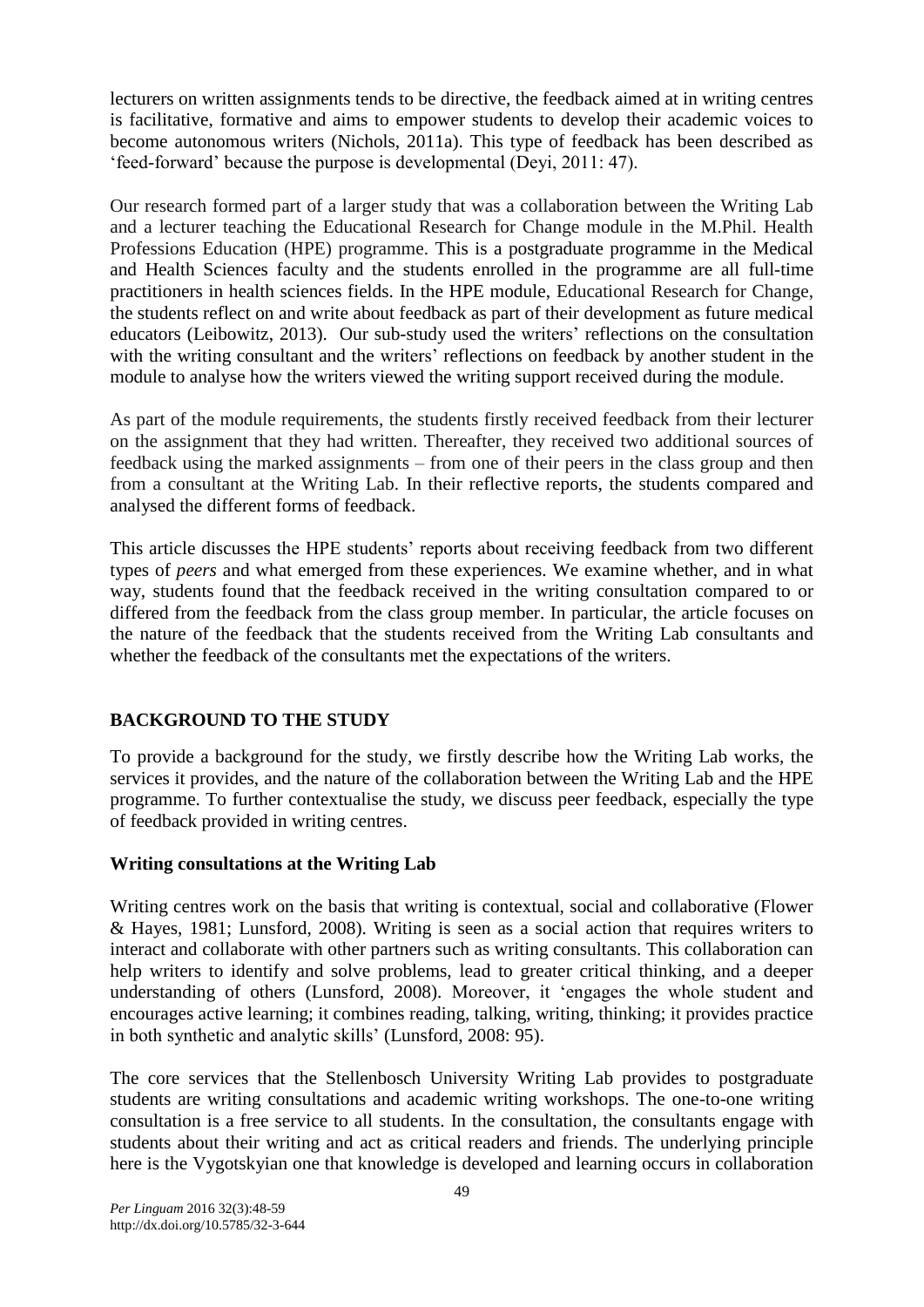with other people (Vygotsky, 1978) and the idea that any student could benefit from such a collaboration even if the consultant is from a different field of study. This type of conversation has been referred to as a 'collaborative talk' (Gillespie & Lerner, 2008: 14). Furthermore, consultants acknowledge that the writers they work with have content knowledge in their fields. Thus the dynamic in the consultation is a reciprocal one where both parties contribute expertise (or some form of knowledge).

Affective issues around writing are equally important at the Writing Lab and because we work directly with writers, rather than only with texts, we train the consultants to be aware of this. We aim for a consulting relationship based on trust and empathy (Daniels & Richards, 2011) because this can help a writer to develop a sense of self-efficacy (Lape, 2008). One of our aims is to help writers to 'feel safe enough to take risks in their writing' (McLeod, 1997: 2), and so we structure our consultation strategically towards this end. For instance, we establish rapport at the beginning of the consultation by introducing ourselves and using the students' names when we address them. We take an interest in their writing process and invite them to tell us about how they wrote their assignments, the types of challenges they faced and the decisions they made. We take care to acknowledge the amount of effort writers have taken with their work and to notice what they have done well. This makes us come across as less threatening and more approachable. It also allows the writers to feel heard (Nichols, 2011a). We are careful, for this reason, to maintain a neutral stance towards the writer's text and to avoid value judgements when responding to writing (Gillespie & Lerner, 2008; Ryan & Zimmerelli, 2010).

## **Peer feedback in writing centres**

In writing centres, large emphasis is placed on the nature of the feedback so that the feedback received advances writing centre ethos and pedagogy. At the Writing Lab, the consultants undergo 30 hours of training, with certain training sessions focusing exclusively on feedback to writers, such as 'Consultation strategies: Giving effective feedback', 'Effective questions for consultations' and 'Feedback on consultations'.

With feedback in general, the person who gives feedback, the form, and the manner in which the feedback is given are factors that could impact on the way that students receive and value that feedback. The source of feedback can be a lecturer, a peer or a fellow student, and the form of feedback could include 'giving praise and encouragement, correcting, giving individual tutorials' (Ahmadian, Yazdani & Ebadi, 2013: 220). In writing centres, feedback is given by writing consultants, and even though the consultants may be from different fields of study, it can be argued that they are also peers as they are also students (Lunsford, 2008; North, 1984).

In the case of peer feedback, collaboration is an essential component in the relationship between the giver and the receiver of the feedback. Peer feedback, grounded in sociocultural theory, has a strong social element (Ahmadian, Yazdani & Ebadi, 2013), and so students have to interact with each other in order to achieve the outcomes of the session. In such a collaboration, students discuss their work with a peer who asks critical questions, and provides feedback on how the text may be improved (Hu, 2005). This resonates strongly with the type of feedback given in writing centre consultations.

Additionally, the effectiveness of feedback depends on features of its quality. Effective feedback must include 'feed up', feed back' and 'feed forward' (Hattie & Timperley, 2007: 86). In other words, feedback must consider where the writer is going, how to get there, and where to go next. In relation to writing centres, Deyi (2011: 47) explains that '[w]hile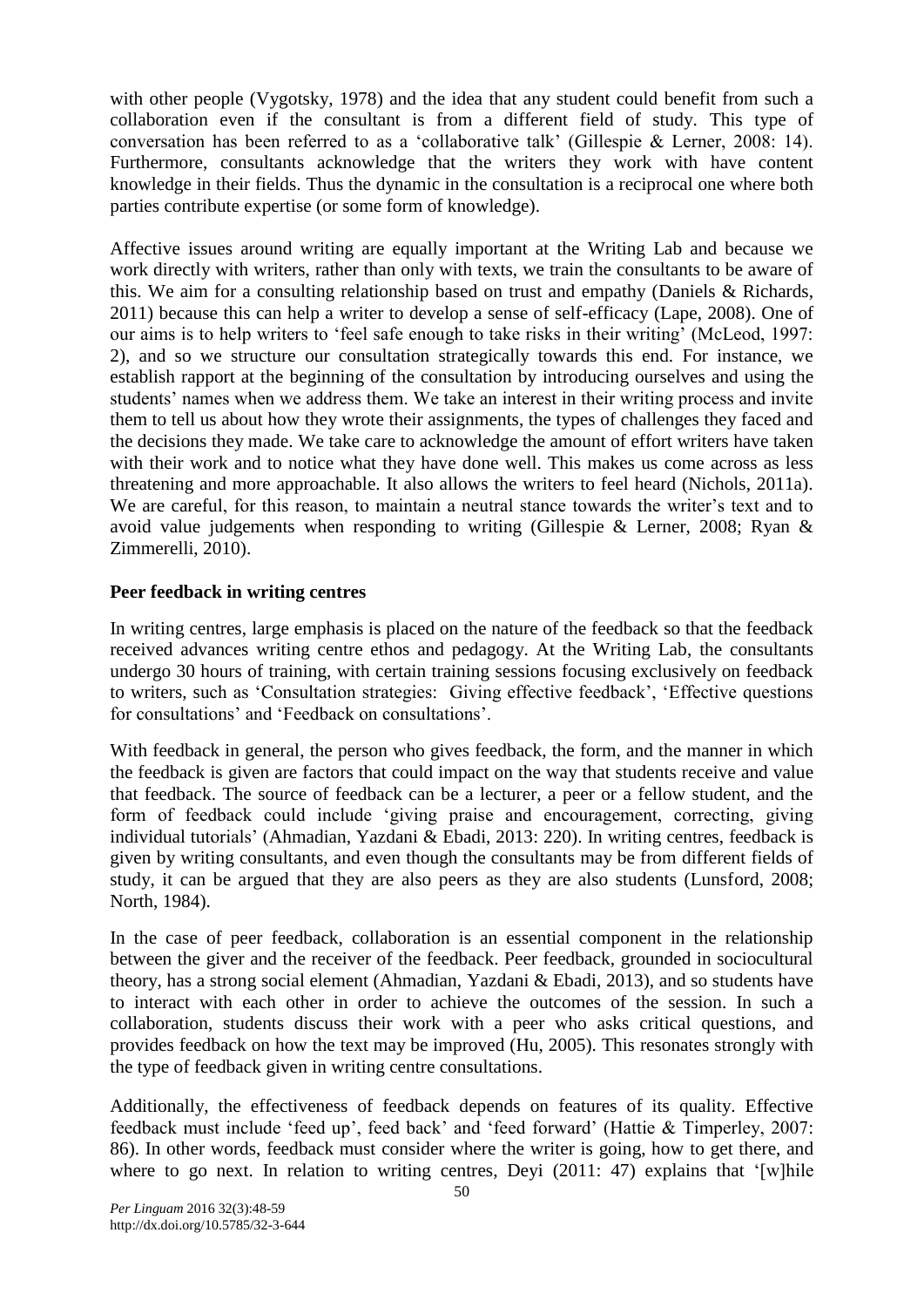mainstream academia often works with feedback; writing centres tend to work with feedforward'. Whereas feedback is often a one-way process from the lecturer to the student without any input from the student, writing centre feedback tends to be facilitative and meaning is negotiated through questions, probing or reflections. Such feedback comments will help students to understand reasons for a suggested change and help guide them to rework their texts on their own. Student writers also have the opportunity to explain their ideas further or correct the perceptions of the person giving feedback. This type of feedback may also have a better effect on learning as it allows writers to make choices and provides room to develop in different ways. This is in contrast to giving too many directive feedback comments which can be seen as criticism and give the impression that the consultant wants to control the writer's text (and ideas) (Underwood & Tregidgo, 2006).

Furthermore, giving and receiving feedback is not purely a rational activity and emotions are involved. Carless (2006: 221) reasons that, since assignments are usually 'personal and individual activit[ies]', negative feedback could influence the student's 'self-perception' in a negative manner. He concludes that feedback is 'a social process in which elements, such as discourse, power and emotion, impact on how messages can be interpreted'. For this reason, writing centre consultants are trained in how to give both positive and negative feedback that is constructive and supportive. Research further shows that students prefer positive feedback such as praise and constructive criticism (Deyi, 2011; Lamb & Simpson, 2011). However, Hattie and Timperley (2007: 97) argue that, for positive praise to be of value, it should also be 'accompanied by information about the processes or performance'.

## **METHODOLOGY**

In the larger study, an action research methodology was followed (Leibowitz, 2012). This action research intervention was a response to address the problem of student writing in the HPE programme. Students' writing had not improved despite the programme committee experimenting with various interventions over several years and lecturers providing regular, detailed feedback to the students. The larger study was, therefore, developed as a different type of intervention aimed to 'stimulate the students' metacognitive functioning' regarding academic writing and to make them 'aware of their own writing strategies' (Leibowitz, 2013: 32). One of the aims invites students to think about the nature of feedback and to be more supportive of each other. To achieve this, the students were required to receive feedback on a marked assignment from a peer and have a consultation with a Writing Lab consultant. They were then expected to write a reflective report comparing the two types of writing feedback. Our part of the study analysed the students' reflective reports on the two kinds of peer feedback they received and allowed us to compare them.

### **Participants**

The nine students in this study were a class group from the medical and allied health disciplines. All students in this class participated in the study. They were part-time students enrolled in a two-year postgraduate programme. Five of the students worked at universities while the other four conducted training in the health care sector. They were mature students who were used to being mentors, team leaders or educators. Eight were South African and one was Namibian. The group included eight women and one man. Five were white and four were black (Leibowitz, 2013).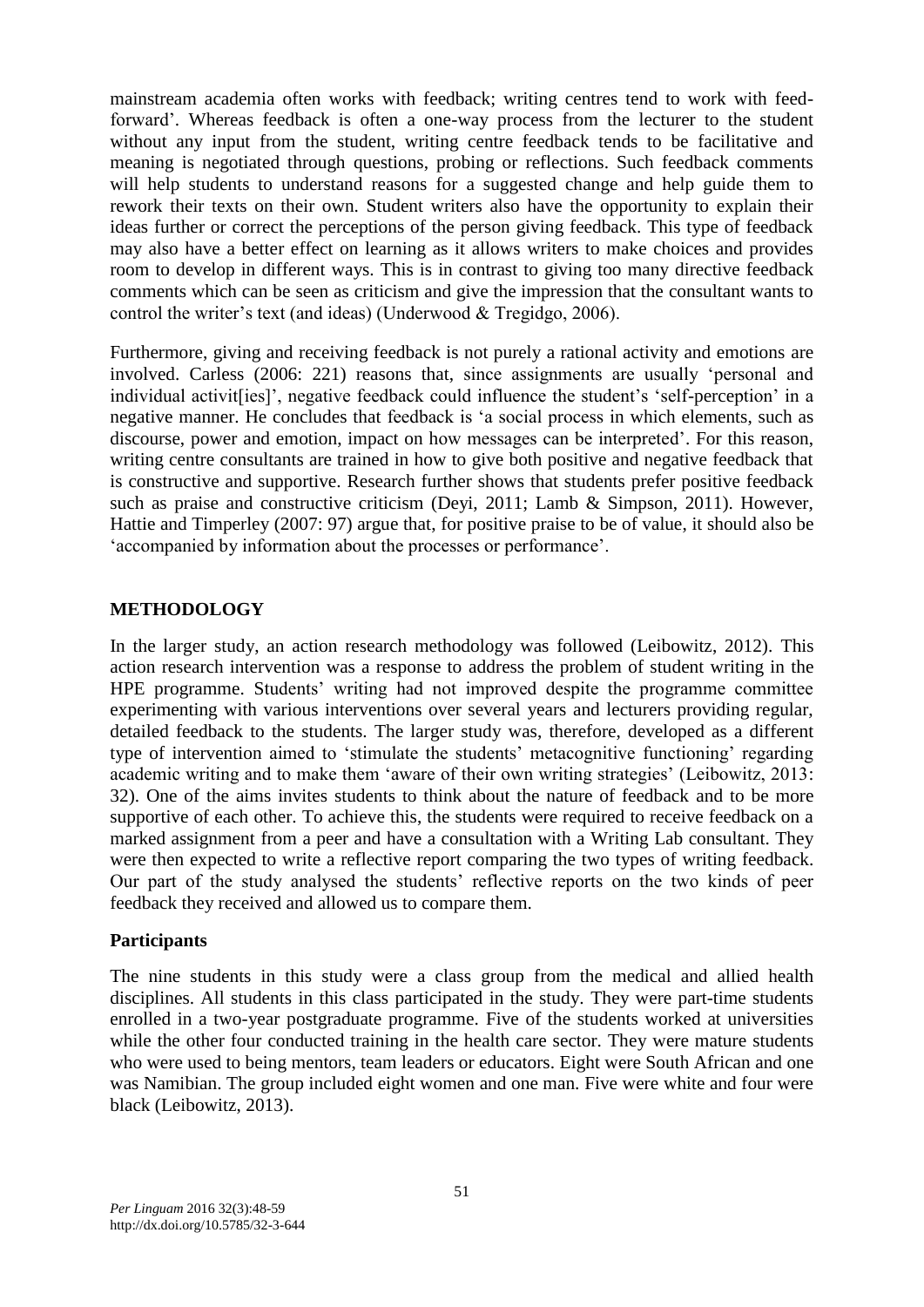## **Data sources and analysis**

### *Data sources: The students' reports*

For the purposes of our research, we have used the parts of the students' reports that pertained to the students' experiences of receiving feedback from a class group member and from a writing consultant. All the reports were written in English, as that is the language of teaching and learning for the Master's programme, although it is not the first language of many of the writers.

Towards the end of the first year of the programme, the nine students submitted their reports by email to the primary investigator of the larger study. The primary investigator subsequently emailed the reports to the Writing Lab researchers. We stored the reports on our personal computers' hard drives under pseudonymous file names to protect the respondents' identities. The reports were not therefore accessible to anyone else and the data were protected from being seen by anyone other than us.

### *Analysis: Conventional content analysis*

The questions we wanted to address were:

- How did the students describe and experience the feedback that they received from their class group member and that of the writing consultant?
- Were there clear differences and/or similarities between the two types of feedback?
- What did the students learn from the feedback?

We manually analysed the reports using conventional content analysis (Hsieh & Shannon, 2005). First, we individually lifted out themes we found to be relevant to our research topic. Next, to ensure we were rigorous, we used iterative questioning and in-depth review of our research questions and criteria. This entailed comparing our sets of themes and discussing them in the light of what we had read in the rest of the reports, seen in the writing issues the students experienced and what we had experienced ourselves while working with the students in workshops and consultations. From this, we developed the list of themes so that they covered all the aspects we had agreed were important. Once satisfied with our list, we crosschecked the themes with the reports a final time to make sure we could justify their selection. In the course of writing up the article, we revisited our themes and refined them further. To support our analyses we use quotations from the students' reflective reports.

Informed consent from the participants was obtained by the project leader, Brenda Leibowitz. The larger research project was approved by the Health Professions Programme Committee and Stellenbosch University Faculty Research Ethics Committee.

## **FINDINGS**

The following themes related to feedback emerged from our analyses of the reflective reports:

- Expectations about the role of the writing consultant
- Role of the marked assignment in receiving feedback
- Differences between class group member feedback and writing consultant feedback
- Benefits of receiving feedback and what the students say they learnt from the exercise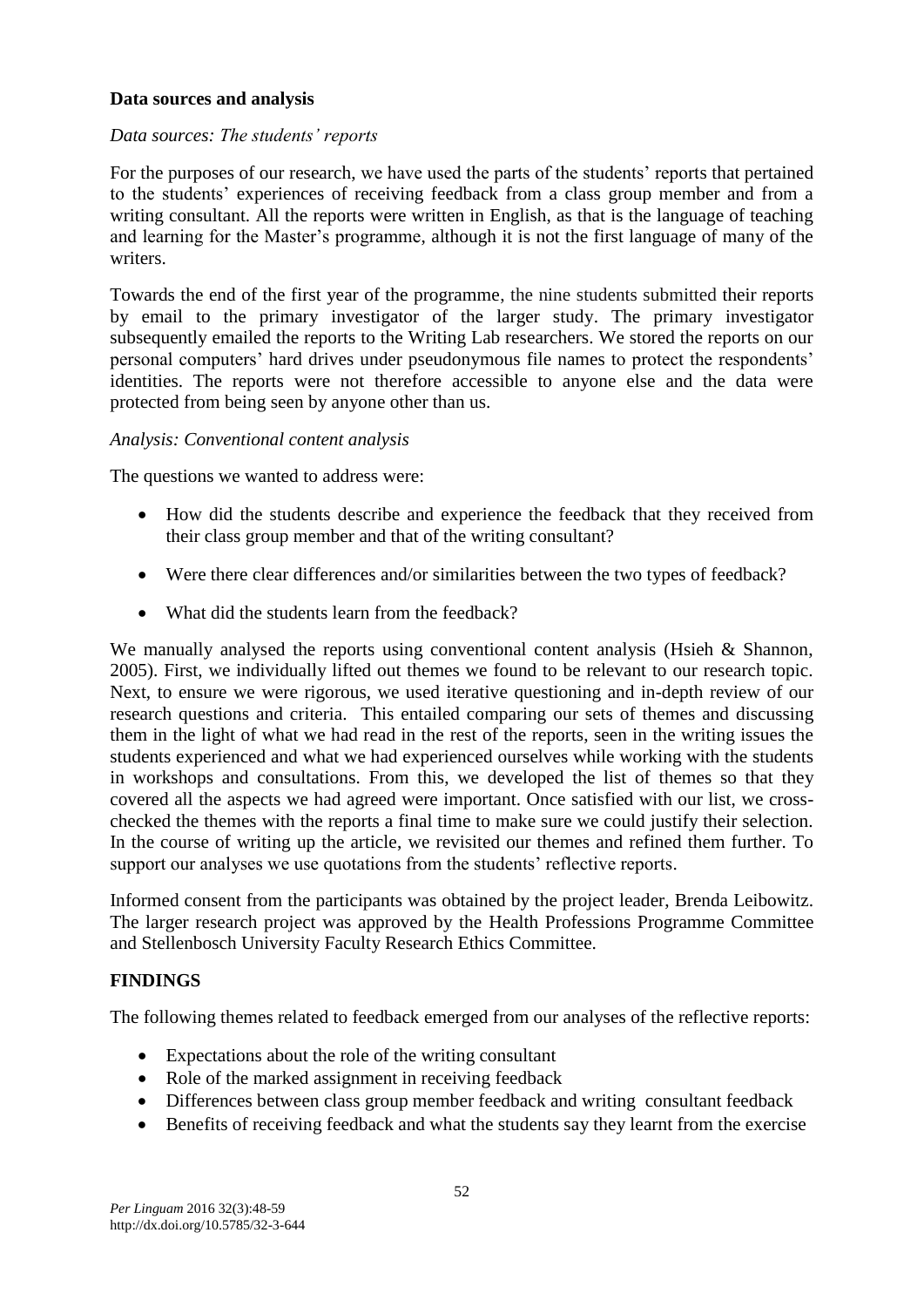These themes are discussed in the following section.

## **DISCUSSION**

## **Expectations about the role of the writing consultant**

How the students understood the role and purpose of different types of feedback determined which type of advice was valued more. It emerged that there was a degree of confusion and a lack of knowledge amongst some of the students about the role of the consultant and about what to expect from the consultation. Even though one of the students had 'no clue' of what would happen in a consultation, she had the expectation of receiving some form of 'coach[ing]' about her academic writing style. However, 'the consultant … introduced the session by clearing all the assumptions she thought she had about the pending experience' and this enabled her to have a better understanding about how the consultation would work. Some students wanted the consultant to have read the text beforehand and expected email feedback afterwards. These students seemed to view the consultation as a 'teaching' session, even though our consultants are trained to deal with role confusion by explaining early in the consultation how the process works and what a writer can expect from a session. Possibly because of this, some of these students described the help as generic and superficial, as the consultants work with structure, argumentation and referencing, and not directly with the subject matter of the assignment.

A previous study (Chen, 2010) explored the perceptions of postgraduates about feedback from peers and from writing consultants. Chen's study showed that the writers were more cautious in accepting feedback from peers. However, their peer feedback was partly about English grammar and the writers (all ESL writers writing in English) did not consider their peers to be experts in this domain, while they considered the writing consultants to be English grammar experts and therefore accepted the latter's feedback more readily.

Most of the HPE students were also ESL writers; however, they had all been studying medical education for at least a year so they considered themselves and their class group members to have a level of expertise in that field. In addition, a certain amount of scepticism exists amongst practitioners in medical education about the efficacy of using non-medical educational concepts in medical education (Sandars, 2015). It may have been a considerable paradigm shift for the HPE students to realise that the intention of the consultations was to use a question and answer approach 'so that I can identify my own mistakes', as one writer described it in her reflection. By contrast, the students who understood the purpose of the consultation process as facilitation and a way of developing transferable writing skills valued the experience more.

## **Role of the marked assignment in receiving feedback**

Working with a marked assignment impacted on the way feedback was received by the HPE students. According to the arrangements the HPE students would have their consultations – with both the class group member and the writing consultant – on marked assignments. In practice, however, this was not the case as in some instances the students decided to use the unmarked assignments for feedback. As a group, these students held quite strong views about their work and some had even challenged their markers during the modules to justify the marks they had allocated. These writers held themselves to high standards and were often dissatisfied with anything less than perfection. Those who had been in academia or who were team leaders admitted to struggling with moving from being the one who knows, to being the student once again.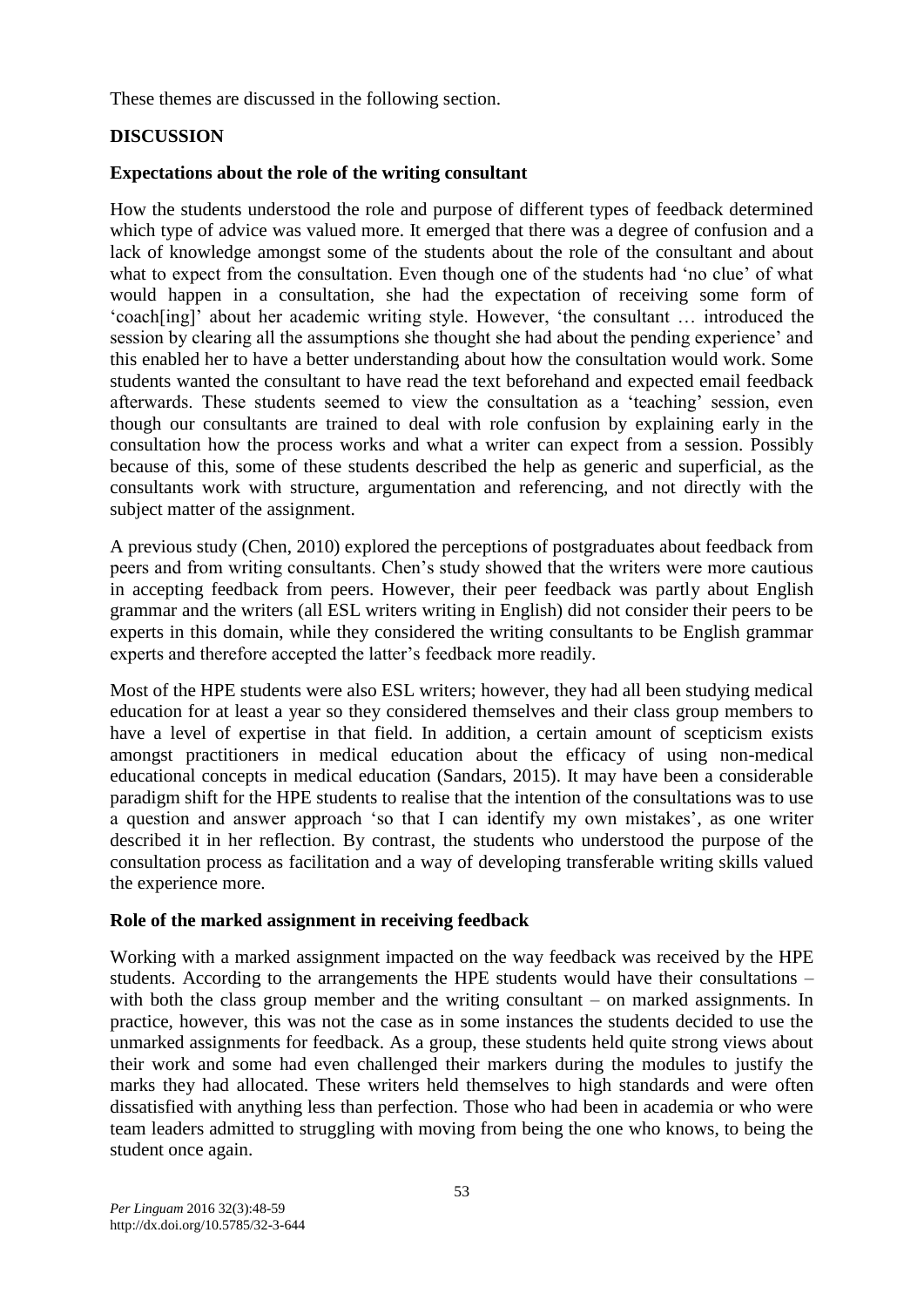Sometimes the unmarked assignment may have allowed the writers to feel they could have a second opinion on their work, independent of the given mark. One of the students explained her choice as follows: 'I wanted their opinion of the work uninfluenced by the remarks of the marker.' Possibly the consultant feedback was considered more objective if uninfluenced by the opinion of the lecturer. The lecturer had advised the class group about what to focus on when providing feedback to their peers and some writers might have experienced this as biasing.

Our experience of using lecturers' comments in consultation has been varied. In some cases, it can guide the consultant into focusing on aspects of the writer's work that most need attention, particularly if the consultant is from a different discipline than the writer. However, concentrating on lecturer feedback can also prevent consultants and writers from focusing on other issues that may be equally important but that the marker has not alluded to. Occasionally, the writer may find that he or she disagrees with what the marker has said. One student viewed the marked assignment as a 'deficit' and found difficulty 'reconcil[ing]' the feedback from her marker with the 'shortfall' in her marks. She initially thought that the 'problem' lay more with the marker than with her, and it was only when she heard that other students in the group had similar experiences that she felt better about her lower-thanexpected mark.

Whereas working with a marked assignment could be regarded as summative and therefore viewed as 'grade justification' by the writer (Underwood & Tregidgo, 2006), the purpose of a writing centre consultation is always formative. Feedback may be more effective when used for formative improvement than summative marking (Underwood & Tregidgo, 2006). It may have been that the students who wanted to work from 'clean' documents realised that doing this could help them develop their writing.

In addition, the students had never interacted with the consultants before. This had a distinct advantage for some: 'They had no previous knowledge of me which might prejudice their evaluation either way. I could therefore attach more credibility to their opinion.' Nonetheless, one student felt it was a wrong decision to have worked on a marked assignment as it 'biased' the feedback towards what the marker had focused on instead of providing additional feedback. Although at first confident and without apprehension, her perspective changed when she did not perform as expected. This led to her experiencing 'anxiety' and 'self-doubt' and she experienced the subsequent consultation as an 'autopsy'. This gives the impression that the assignment was dead and past saving. Possibly, had she had an opportunity to consult on her writing before the assignment was marked, she may have been able to make some changes to improve her work before submission. Her word choice may have reflected her biomedical paradigm, but may also have indicated her view of the objective of the consultation in general. Instead of seeing this as an opportunity to acquire skills and practices that could be transferred to future writing assignments, she possibly saw it as merely another place to receive criticism on something already finished.

### **Differences between class group member feedback and consultant feedback**

## *Power and authority*

Clear differences emerged about issues of authority, power and whose advice was valued. In their training, writing centre consultants are cautioned about matters of power and authority when they engage with other students about their writing. They are trained to build trust, to respect the writers and their texts, to be non-judgmental, and, in this way, to ensure that the writing centre remains a safe space (Nichols, 2011b). They are advised to listen and talk to the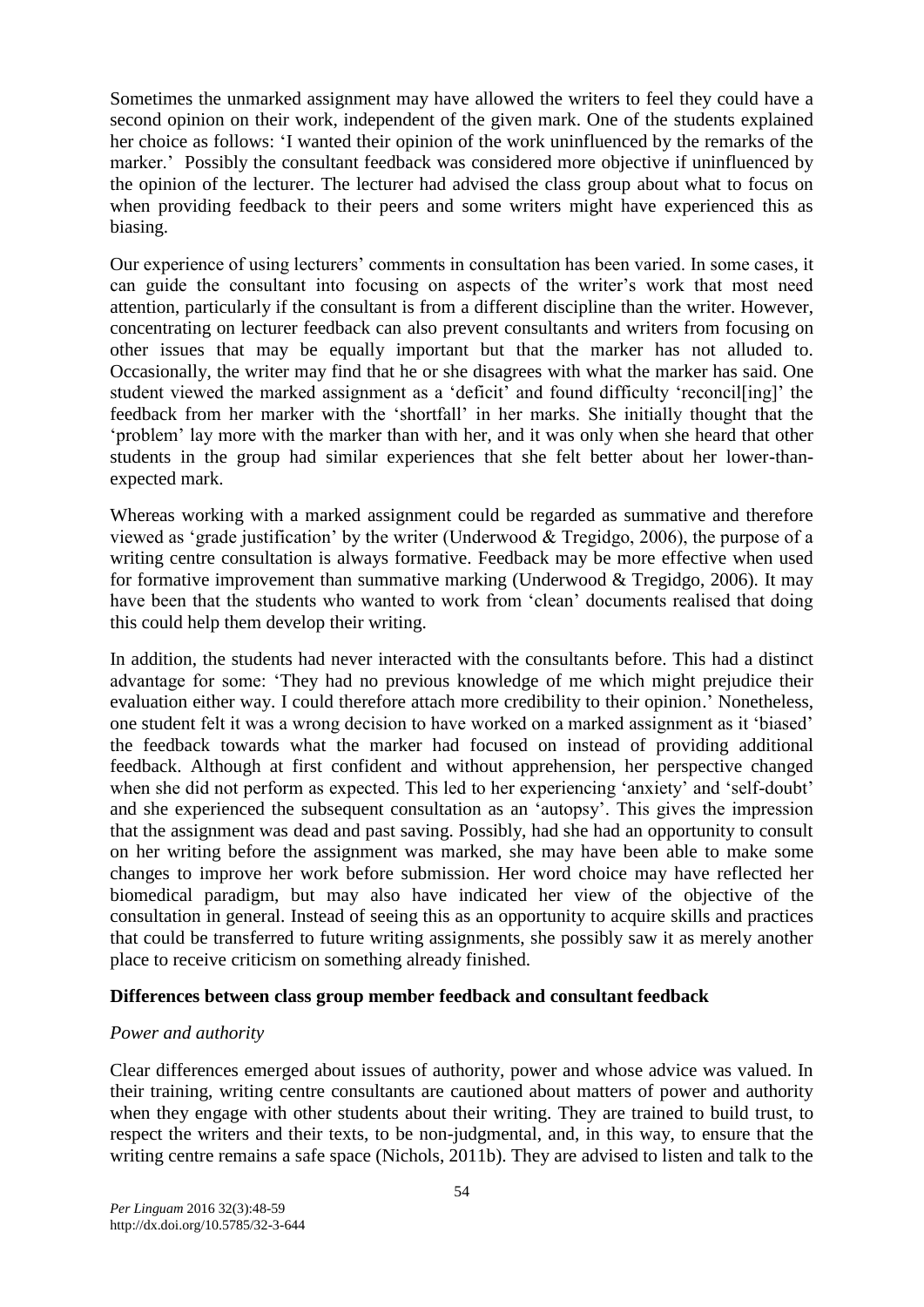writer as a peer during the consultations, in other words, as 'someone who also brings experience and knowledge to the session' (Wulff, Henderson, Williams, Marshall, Saravia & Aleksa, 2014: 7). Peer consultations, if handled appropriately, have the power to effect positive results, but equally, if approached without reflection or care, have the power to do much damage (Nichols, 2011a).

The findings also showed that the type of relationship the student had with the person providing the feedback influenced how feedback was received. For some, the class member was a friend and an equal with whom they felt themselves to be in competition. One student describes the peer feedback in this way: 'I found this feedback easy to accept because it was balanced, well-articulated and from people I viewed as having comparable abilities to mine, having participated in an equal task.' The peer (in this case, the class group member) was generally seen as the insider, who knew the writer and the content of the assignment. Another, however, found the class member's feedback to be 'very critical' and 'carr[ying] strong tones of emotion and negativity'.

In contrast, the students saw the Writing Lab consultants as outsiders, because they were not part of the class group or of the discipline. From a writing centre perspective, this is ironic because we see the consultants as peers in the sense that they are fellow students. As a 'stranger', the consultant was no threat to the writers in terms of their position in the class or in terms of emotional engagement. The same student continues: 'By contrast I cared more about what would emanate from the Writing Lab. I respected their 'authority' as it were and experience to discharge that function.' Another writer said that the 'informal and supportive attitude' of the consultants 'created a positive, relaxed atmosphere'. A third student describes the consultant's 'friendly and supportive attitude' leading to 'spontaneous self-expression and self-evaluation'.

Although we aspire to keeping the consultations as friendly and as informal as possible, some of the students viewed the consultations as more formal than the feedback sessions with their peers. This could be because the consultation was the first time they had met and interacted with the consultant, whereas they had a shared history with their class group that involved more than just their class group consultation. Citing Race (2010), one student observed that '[a]lthough the experience with the peer student was relaxed, it evoked anxiety in me. A faceto-face discussion can be experienced as personal and authoritative (Race, 2010).'

## *Directive or facilitative feedback?*

Class group members provided both written and oral feedback in an informal way. This feedback was, however, mostly directive and tended to focus on content and technical issues. Because it focused mainly on the content of the assignment, its benefit was short term, and thus more focused on the product. Dowse and Van Rensburg (2011:170) suggest that, in postgraduate writing, the product seems to take 'precedence over process', as the main objective is to complete the research report. This then increases the tendency to be more directive in consultations. In our study, while advice from the HPE peer tended to be more directive, the students noted that the feedback of the writing consultant was more facilitative and focused on developing transferable skills. This was in line with the way consultants are trained to engage during consultations. In order to avoid creating the impression of wanting to control the writer's work, consultants guide the students to rework their texts on their own (Harris, 1995).

It is for such reasons that the type of feedback the Writing Lab consultants give tends to be in the form of questions or reflections (Brooks, 1991; Harris, 1992; Thompson & Mackiewicz,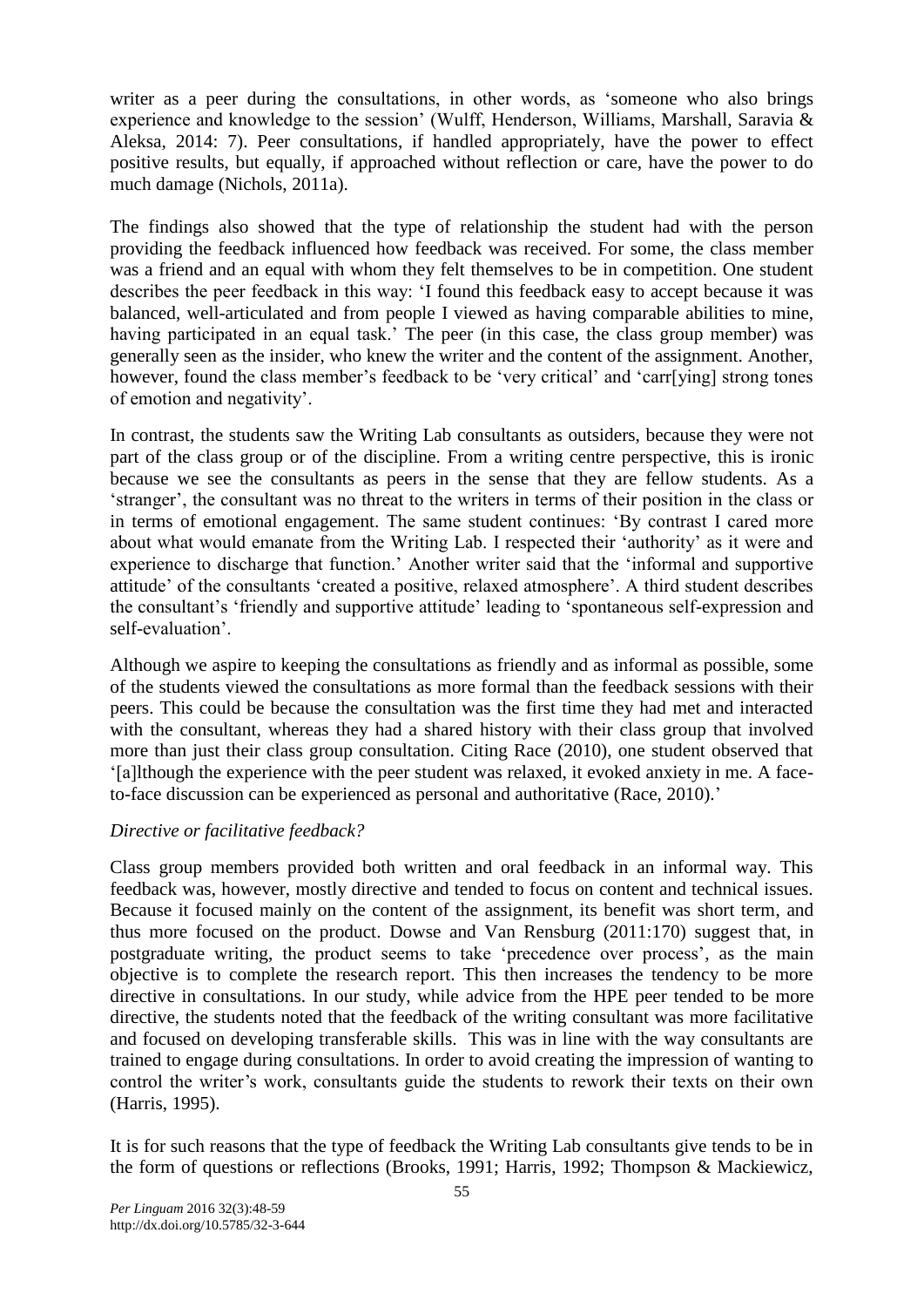2014). A student described this as 'an interview like form of feedback', elaborating that 'the consultant read the introduction' and 'questioned whether [the] title reflected the content of [the] assignment'. This fits our pedagogy at the Writing Lab, where we do not tell the writers what to do, but rather give them a chance to discuss their writing, re-engage with it and make new decisions about how to develop it. This type of engagement also helps the student to understand the reasons for suggested changes and to have an opportunity of filling in any gaps in their writing by explaining further to the consultant. This 'new' information can then be incorporated into the assignment if the student has not yet submitted. In this way, student writers gain confidence and develop autonomy. Another student referred to the 'open-ended questions' that the consultant asked to 'probe' and gain more insights into her understanding of the topic. She also found the consultant's feedback easy to understand but was disappointed that the short duration of the consultation did not provide opportunity for indepth analyses.

Some students found this type of feedback useful and valued the consultant as a facilitator: '[the consultant] can highlight what you already know so that you can write more effectively'. Moreover, under these circumstances, the consultant's lack of subject-specific knowledge could be an advantage, especially in an interdisciplinary field such as medical education. One student found herself 'explaining' what she was talking about and why. She saw that this was an indication to her that she had not expressed herself that clearly to an 'outside reader' and had assumed that her readers would know what she was talking about. Although she was not able to change an already-marked assignment, she was able to take this insight into future academic writing.

## **Benefits of receiving feedback and what the students say they learnt from the exercise**

For many of the HPE students, receiving feedback was 'a new experience'. The students in general were positive about the consultations and some 'embraced this new experience enthusiastically and absorbed new knowledge readily'. As Chen (2010) discovered with her group of ESL postgraduates, some of the HPE students tended to view the consultants as 'very knowledgeable', 'experts' and 'experienced' people whose advice could be trusted. The particular type of input the consultants provided was described as 'valuable' and 'filling gaps'. The consultants were able to provide feedback that was easy to understand and one student described leaving the consultation 'with hope'. She began to realise that the consultation was 'a stepping stone to adapt to the discourse' – in other words that developing writing skills is a process in itself and that following this process is one way of becoming familiar with a different academic discourse.

Many of the students agreed that receiving the two kinds of feedback was valuable and could enhance learning. For one student, it was 'an exciting experience'; for another, 'potentially an ideal way to get feedback on any assignment'. One student discovered that 'both sources covered aspects not touched upon by the lecturer'. Another student enjoyed the feedback session with her peer and the consultant as an opportunity to learn a little more about herself, and about making assumptions.

The students also made some recommendations about the three-pronged feedback process in general. An 'open disposition' in the writer facilitates the acceptance and usefulness of feedback. Feedback 'should be couched neutrally and sensitively to avoid being taken as a judgment'.

Some of the students have been academics or instructors for some time and for some of them, receiving a low grade and then feedback based on that grade from a class group peer, was a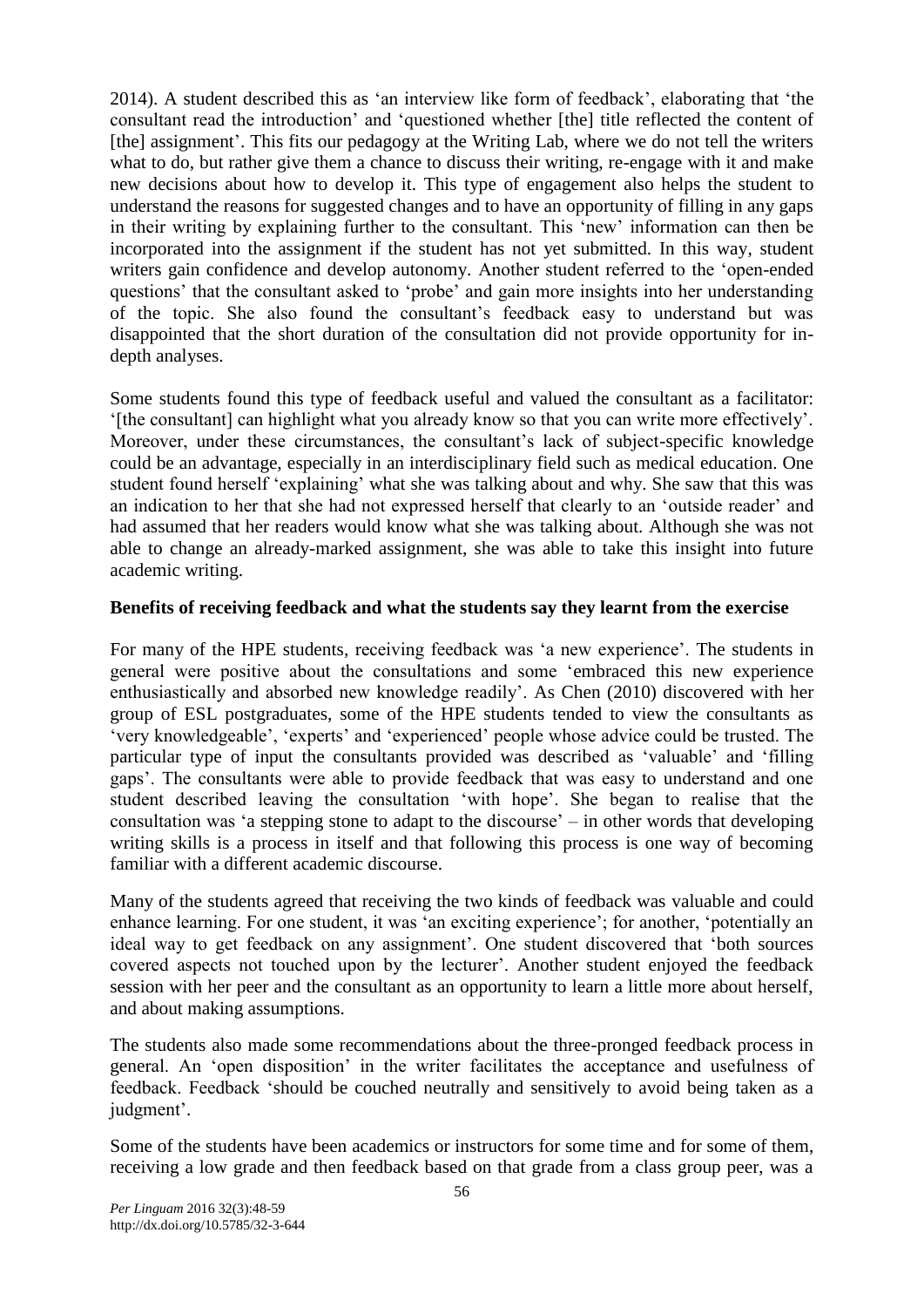new experience. One participant reflected about the issue as follows when she performed 'far below' what she had expected: 'I was surprised at having misjudged my capability and became self-conscious about making anyone else privy to it. I wondered how my partners' view of me would change in the light of my performance. It was a new experience.'

As academics involved in the field of medical education, this feedback exercise was valuable to these students in particular: 'Having the tables turned on me and being at the receiving end of feedback has been instructive in understanding the gravity of this responsibility.' Another student reported: 'It gave me a glimpse of what it meant to have one's sense of self-worth wrapped around one's doing rather than in one's being and where the intersection and or separation between the two lay.' One student experienced her consultation as 'the proverbial "aha" moment' with 'moments of crystal clarity'.

## **CONCLUSION**

The analyses of the reflections about the two types and sources of feedback showed that there were lessons to be learnt for both the Writing Lab and the HPE students in their roles as educators. Because the group was small (numbering only nine students), it is premature to draw generalised conclusions about what we saw and we took this into account when working with the data.

The findings indicated that in general the students in this study were open to interventions such as writing consultations. Furthermore, feedback from both a writing consultant as well as a class group member was seen as valuable and useful. From their reflections, it also seemed as if the students gained different kinds of knowledge from the two sources of feedback respectively. Receiving feedback to facilitate the learning of their own students was one of the benefits for the students in this research project. However, these writers were studying ways of approaching education in their field and it may have been that the professional background of writers could have influenced the way they received feedback or were open to interventions such as writing consultations.

Regarding the role of the consultants, our study showed that the consultants' approach to giving feedback was in line with their training and the pedagogy practised in writing centres. The strategies adopted during consultations were facilitative and supportive, and feedback given focused mostly on the higher order issues in writing.

This research has allowed us to address some of the writing issues that were identified as problematic to the students and to further develop our practices. Our goal with feedback is developmental and so we prefer to be part of a formative process and not to be seen as punitive or doing an autopsy. To this end, we now also try to clarify the purpose of consultations to lecturers and negotiate that the consultations be integrated in the writing process and not an intervention that happens at the end after the assignment has been marked. We furthermore actively encourage our consultants to briefly describe to students the way consultations work at the beginning of the consultation to minimise role confusion. In this way then, lecturers and writers can derive maximum benefit from consultations.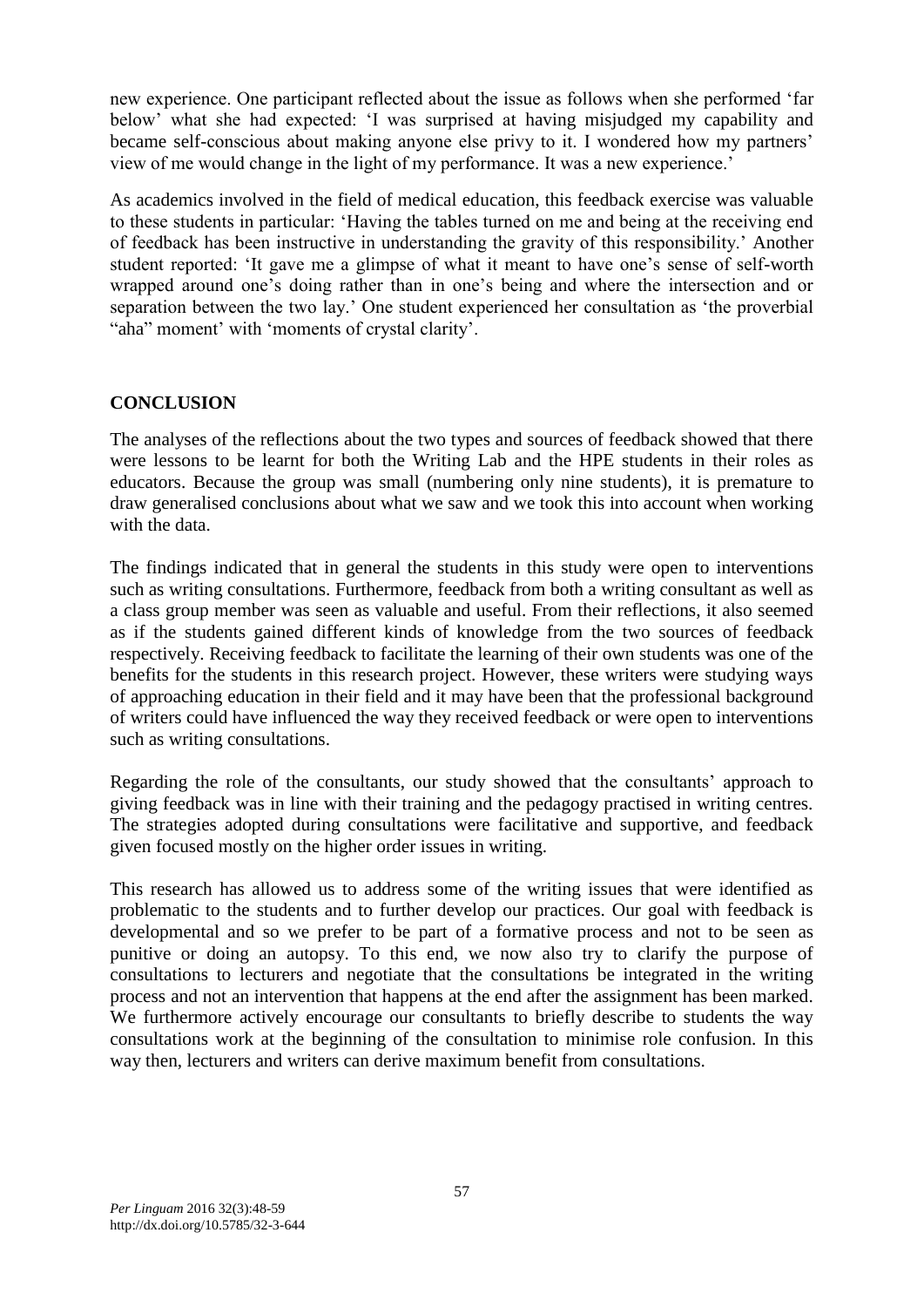#### **REFERENCES**

- AHMADIAN, M, H YAZDANI, & S EBADI. 2013. On the effects of peer feedback and teacher feedback on Iranian English language learners' writing ability. *International Journal of English Language and Literature Studies*, 2(4):220-238.
- ARCHER, A & R RICHARDS. 2011. Introduction: Writing centres as alternate pedagogical spaces. In Archer, A & R Richards (Eds.). *Changing spaces: Writing centres and access to higher education.* Stellenbosch: Sun Press. 5-16.
- BROOKS, J. 1991. Minimalist tutoring: Making the student do all the work. *Writing Lab Newsletter,* 15(6):1-4.
- CARLESS, D. 2006. Differing perceptions in the feedback process. *Studies in Higher Education*, 31(2):219-233.
- CHEN, CW. 2010. Graduate students' self-reported perspectives regarding peer feedback and feedback from writing consultants. *Asia Pacific Education Review*, 11:151-158. DOI 10.1007/s12564-010-9081-5
- DANIELS, S & R RICHARDS. 2011. 'We're all in this thing together': An equitable and flexible approach to language diversity in the Stellenbosch University Writing Lab. In Archer, A & R Richards (Eds.). *Changing spaces: Writing centres and access to higher education.* Stellenbosch: Sun Press. 33-44.
- DEYI, S. 2011. Feedback or feedforward? Implications of the language used in giving feedback on students' writing. In Archer, A & R Richards (Eds.). *Changing spaces: Writing centres and access to higher education.* Stellenbosch: Sun Press. 47-58.
- DOWSE, C & W VAN RENSBURG. 2011. 'Conversations' with postgraduate writers: Understanding the role of the peer tutor. In Archer, A & R Richards (Eds.). *Changing spaces: Writing centres and access to higher education.* Stellenbosch: Sun Press. 159- 176.
- FLOWER, L & JR HAYES. 1981. A cognitive process theory of writing. *College Composition and Communication,* 32(4):365-387.
- GILLESPIE, P & N LERNER. 2008. *The Longman guide to peer tutoring* (2nd ed.). New York: Pearson Longman.
- HARRIS, M. 1992. Collaboration is not collaboration is not collaboration: Writing center tutorials vs. peer response groups. *College Composition and Communication,* 43(3):369-383.
- HARRIS, M. 1995. Talking in the middle: Why writers need writing tutors. *College English*, 57(1):27-42.
- HATTIE, J & H TIMPERLEY. 2007. The power of feedback. *Review of Educational Research,* 77(1):81-112.
- HSIEH, HF & SHANNON, S. 2005. Three approaches to qualitative content analysis. *Qualitative Health Research*, 15(9):1277-1288. DOI 10.1177/1049732305276687
- HU, G. 2005. Using peer review with Chinese ESL student writers. *Language Teaching Research*, 9(3):321*-*342.
- LAMB, S & Z SIMPSON. 2011. Students' expectations of feedback given on draft writing. *Per Linguam,* 27(1):44-55. DOI 10.5785/27-1-97.
- LAPE, N. 2008. Training tutors in emotional intelligence: Towards a pedagogy of empathy. *Writing Lab Newsletter*, 33(2):1-6.
- LEIBOWITZ, B. 2013. Attention to student writing in postgraduate Health Science Education: Whose task is it – or rather, how? *Journal of Academic Writing,* 3(1):30-41.
- LEIBOWITZ, B. 2012. Transitions to educational research amongst postgraduate Health Science students. Unpublished research protocol. Stellenbosch University.